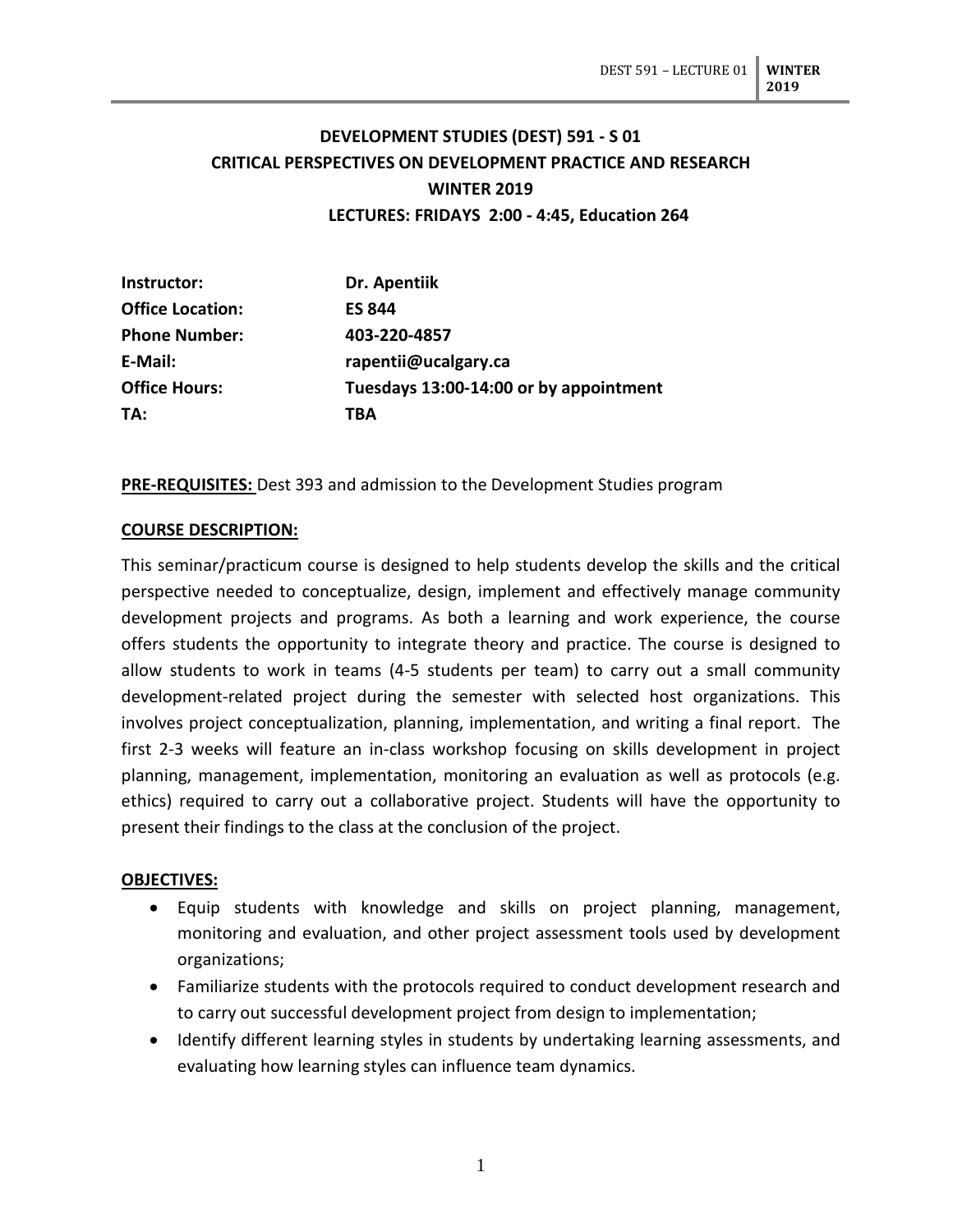## **OUTCOMES:**

By the end of the course, students will be able to:

- demostrate a good understanding of the processess involved in project planning, management, monitoring and evaluation, and other project assessment tools used by development organizations;
- Soundly understand the protocols required to conduct development research and to carry out successful development project from design to implementation;
- Design a logical framework, prepare project workplan, undertake project needs assessment, prepare project budget, perform project risk assessment, and design other project measureable indicators (e.g. monitoring and evaluation indicators);
- design and carry out independent scholarly research that establishes their own perspective on particular development issues/topics.

### **TEXTBOOKS AND READINGS**

Assigned readings with links will be available on D2L

### **USEFUL RESOURCES (JOURNALS & WEB SOURCES)**

- •*Community Development Journal*
- *The* Journal *of Rural and* Community Development (JRCD)
- *Journal of the Community Development Society*
- •*Canadian Journal of Development Studies*
- •*Development and Change*
- *Journal of Development in Practice*
- *Journal of Development Studies*
- •*UNDP, Human Development Report (Latest edition)*
- •*World Development Report*
- •**Other relevant sites: Assets based approaches to community development**:
	- [•http://www.abcdinstitute.org/docs/What%20isAssetBasedCommunityDevelopment\(1\).p](http://www.abcdinstitute.org/docs/What%20isAssetBasedCommunityDevelopment(1).pdf) [df](http://www.abcdinstitute.org/docs/What%20isAssetBasedCommunityDevelopment(1).pdf)
	- [•http://www.abcdinstitute.org/toolkit/](http://www.abcdinstitute.org/toolkit/)
	- [•http://coady.stfx.ca/themes/abcd/](http://coady.stfx.ca/themes/abcd/)
	- •Results-Based Management Tools at Global Affairs Canada: [http://www.international.gc.ca/development-developpement/partners-partenaires/bt](http://www.international.gc.ca/development-developpement/partners-partenaires/bt-oa/rbm_tools-gar_outils.aspx?lang=eng)[oa/rbm\\_tools-gar\\_outils.aspx?lang=eng](http://www.international.gc.ca/development-developpement/partners-partenaires/bt-oa/rbm_tools-gar_outils.aspx?lang=eng)
	- •The Coady International Institute's Library: [http://www.stfx.ca/institutes/coady/coady](http://www.stfx.ca/institutes/coady/coady-library/text/development.html)[library/text/development.html](http://www.stfx.ca/institutes/coady/coady-library/text/development.html)
	- o *Human Development Reports*:<http://hdr.undp.org/reports/global/2004>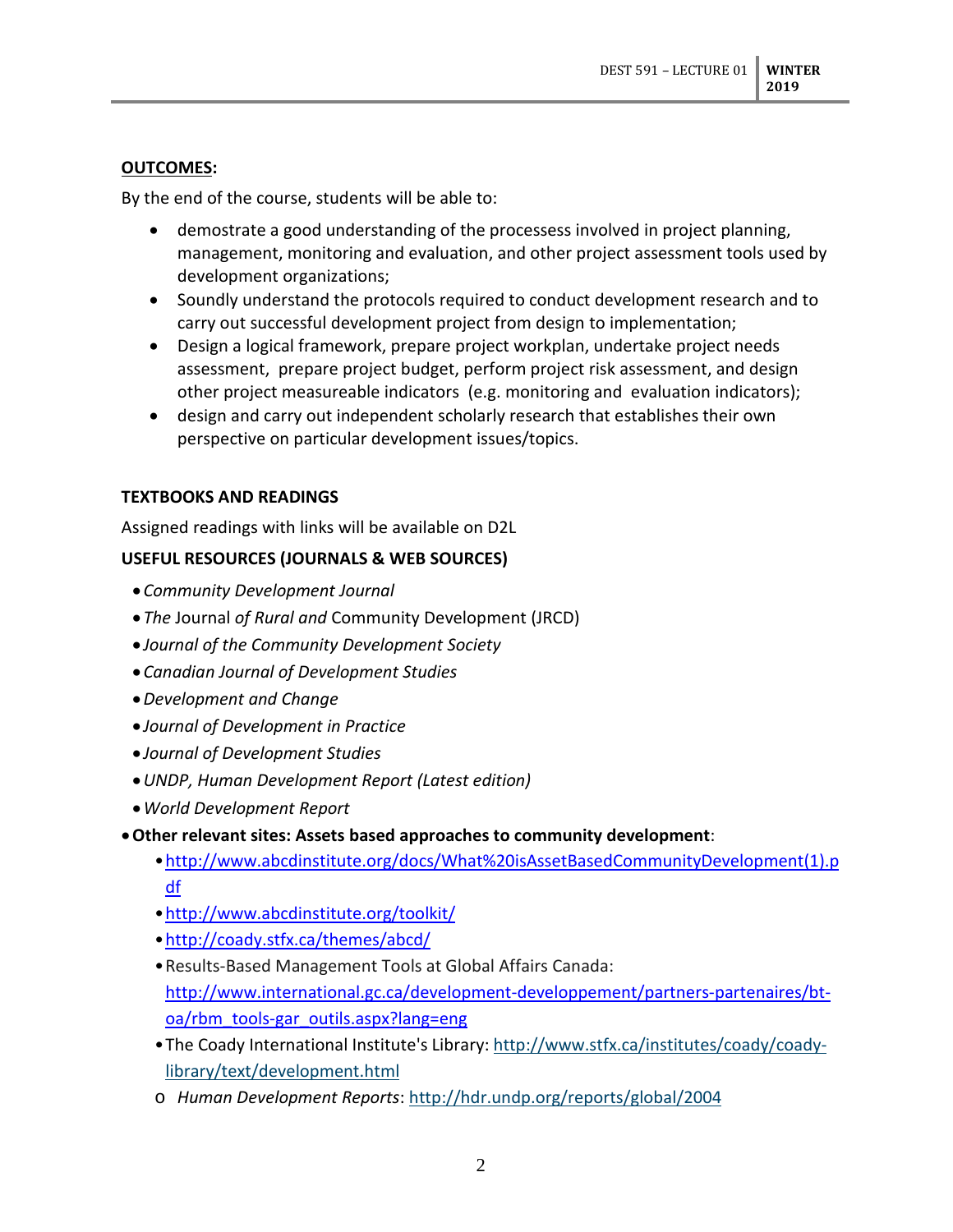#### *ASSIGNMENTS AND EVALUATION*

| <b>Requirement 1:</b> | <b>Term Project</b>                           | 60% |            |
|-----------------------|-----------------------------------------------|-----|------------|
| <b>Requirement 2:</b> | Research paper                                | 20% |            |
| <b>Requirement 3:</b> | <b>Critical Article Review/ participation</b> |     | <b>20%</b> |

### *Requirement 1: Term Project (60%) Broken down into the three components below:*

This project is carried out in a team of  $4 - 5$  students. Selection of this project is done early in the semester. This project involves meeting with a client group or organization, developing a project plan, implementing the project, and writing a final report for the organization. This report will also be orally presented to the class. This project includes the following elements:

| Components:                                 | ℅     | Due date        |
|---------------------------------------------|-------|-----------------|
| • Project plan                              | (15%) | <b>Feb. 15</b>  |
| • Final Presentation of Project work (oral) | (15%) | <b>April 5</b>  |
| • Final written report                      | (30%) | <b>April 12</b> |

#### **NOTE:**

- All assignments must be completed in order to pass the course.
- It is the student's responsibility to keep both a hard copy and an electronic copy of each assignment submitted. Students should be prepared to provide a second copy of their paper if requested, and students who cannot provide a second copy of their essays may risk receiving a zero grade for this portion of the course.
- All written assignments will be assessed at least partly on writing skills. Writing skills include not only surface correctness (grammar, punctuation, sentence structure, etc.) but also general clarity and organization.
- *Please feel welcomed to discuss with me any aspect of the course requirements you feel is unclear.*

### *Requirement 2: Research Paper (20 %): Due date: Mar. 15, 2019*

You will identify a development issue related to the project of interest to your host organization. For example, if you are working with an organization concerned with housing, your paper could focus on housing related issues. This will help to provide additional background for your group project, as well as to allow you to delve in greater depth into the issue from the perspective of development research.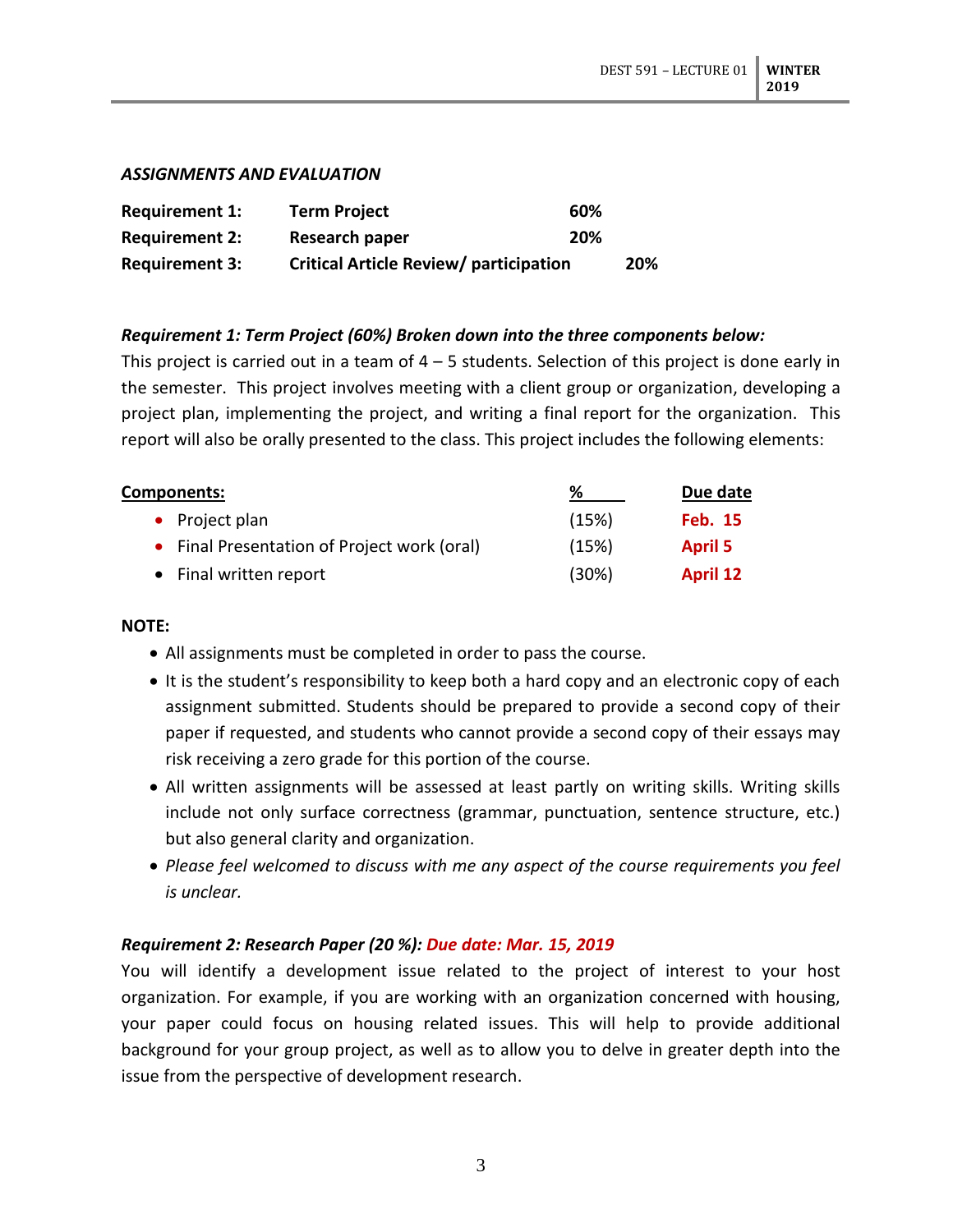## Guidelines for research paper

- Length of final paper: Should be a maximum of **12 PAGES TYPED AND DOUBLED-SPACED** in **12 PT FONT**. Going over the page limit may result in reduction of grade (e.g. from A to A- or  $A-$  to  $B+$ ).
- Page margins should be **1 INCH** (2.5 cm) wide, and all pages should be numbered. Doublesided assignments are encouraged to save paper, but not mandatory.
- Information to be included on the title page: *title of paper, course code, instructor's name, student ID, and date of submission*.

## In addition, your paper must have:

- A clear statement of the problem(s) you want to investigate or explore. Your paper should begin with an introductory paragraph, which *clearly states the purpose or objective of the paper*. This statement should be presented as an argument that will guide the reader through the rest of the paper. Well explained research methodology is also relevant here.
- A brief justification of your choice of topic in relation to the existing literature on your group project.
- A strong conclusion, including appropriate and clear recommendations.
- Clarity and coherence of arguments clear and logical progression of ideas and thoughts throughout the paper.
- Clarity of expression and quality of grammar easy to read with minimal typos and grammatical errors.
- A level of analysis suitable for a fourth-year course, i.e., critical, as opposed to descriptive analysis.
- A well-informed review or discussion. The paper should be a critical assessment of the subject being researched and a demonstration of your understanding and application of the relevant academic literature on the topic. Academic literature here refers to peer reviewed journals, textbooks, and technical papers.
- Demonstrate a balance use of relevant and current literature(e.g. books, journal articles, newspaper clippings, internet sources) on the subject.
- Additional information such as tables, maps, figure, lists of interview questions, etc. can be included as appendices.

### Bibliographical Formatting and Citation

- A well-formatted bibliography, including ample in-text citation, tables, maps and figures.
- You must use at least 8-10 different academic sources *(*peer review journals, articles, textbooks, technical papers*). Relevant and authentic* Newspaper may be use to complement the academic sources.
- Tables and figures must be well-referenced.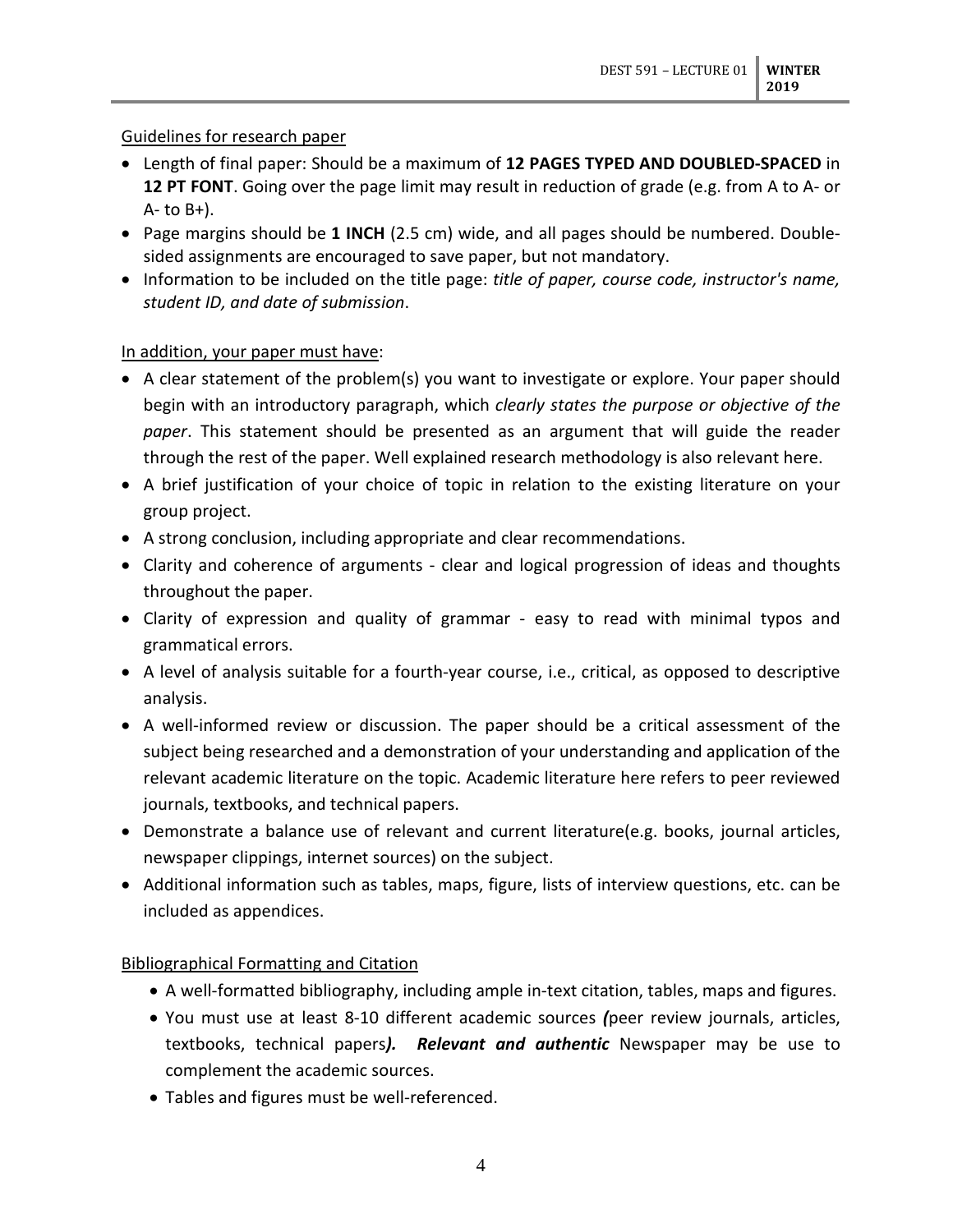- Direct quotes must be cited with page numbers.
- Students are advised to use APA style:
- In-text citation and final list of references must be in APA format (see examples below).
	- **Book referencing example**:

Desai, V., & Potter, R.B. (Eds.) (2002). *The Companion to Development. 3rd Edition.*  New York: Routledge.

- **Journal article referencing examples:**

Cleaver, F. (1999). Paradoxes of participation: questioning participatory approaches to development. *Journal of International Development*, *11*(4), 597-612. Riddell, B. (2003). The Face of Neoliberalism in the Third World: Landscapes of Coping in Trinidad and Tobago. *Canadian Journal of Development Studies, 24*(4), 592-615.

- **Chapter in a book example:**
- Escobar, A. (1997). The Making and Unmaking of the Third World through Development. In M. Rahnema & V. Bawtree (Eds.), *The Post-Development Reader* (pp. xxx-xxx). London: Zed Books.
- **Online newspaper article example:** Brody, J. E. (2007, December 11). Mental reserves keep brain agile. *The New York Times*. Retrieved from http://www.nytimes.com.

Please note that **substantial marks (3-4 points)** will be taken off for improper citation and bibliographical formatting. Also note that your paper cannot be written simply from nonacademic internet sources.

Please hand in your essays directly to your instructor. If it is not possible to do so, a daytime drop box is available in ES 620. A night drop box is also available for after-hours submission. Assignments received after the 4:30 pm main office closure, will be removed the following morning and date stamped with that day's date and placed in the instructor's mailbox.

# *Requirement 3: participation (on-going) and critical article review, (20 %):*

**Components:**

• *Critical Review of Article (15 %).* Due February 1: to be collected in class in hard copy**)**

Submission of a four-page analysis of, and commentary on any one of the readings marked with asterisk (**to be posted on D2L**). Choose any of the reading marked with asterisk in the reading list for the weekly review. For the reading/article selected, you will write a four-page (double-spaced) commentary on it, identifying the key issues raised and providing a critical commentary on them.

### **Requirements of the article review paper**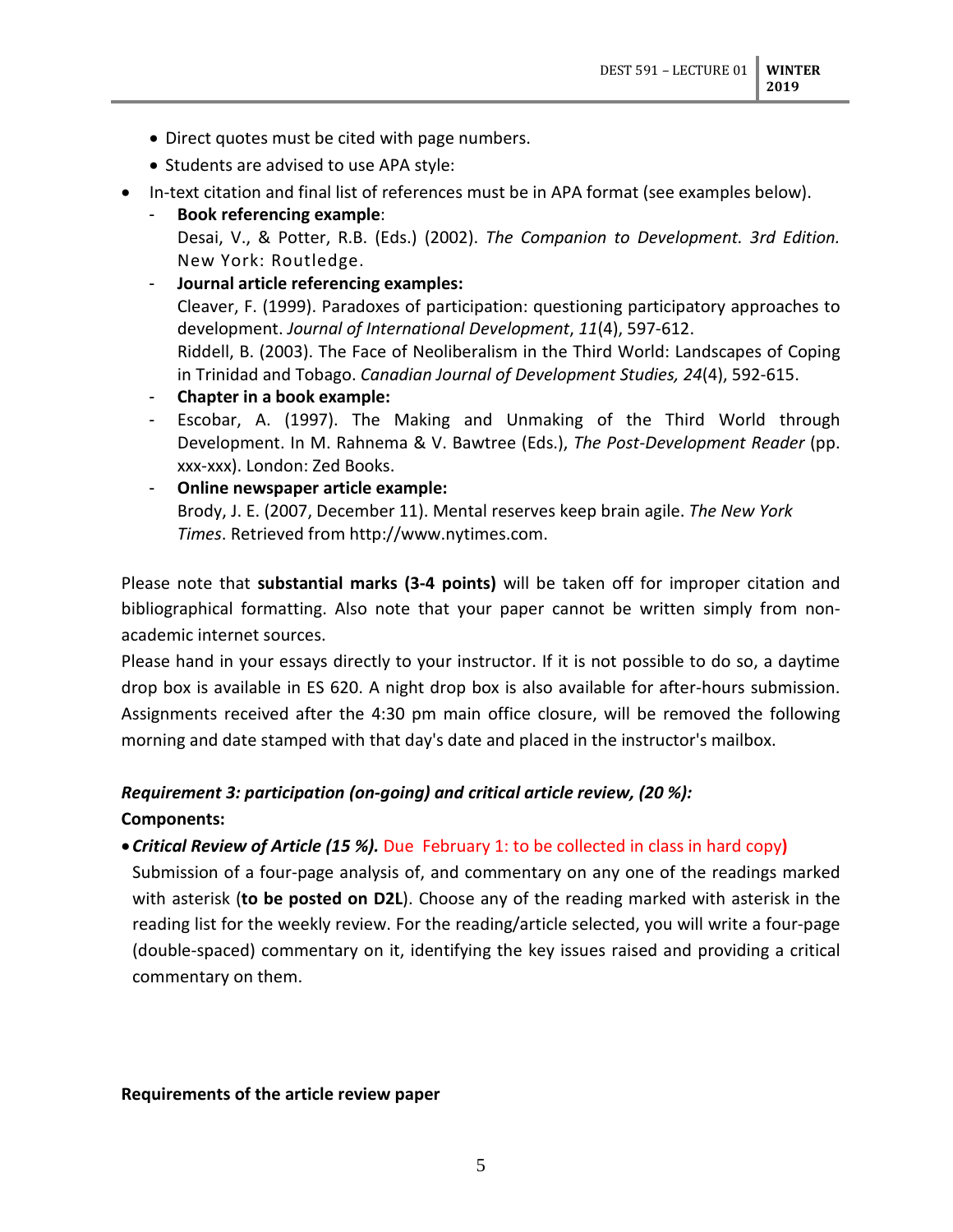- Length of paper: A maximum of **4 PAGES, TYPED, AND DOUBLED-SPACED in 12 POINT FONT**. Going over the page limit may result in reduction of grade (e.g. from A to A- or Ato  $B+$ ).
- Page margins should be 1 INCH (2.5 cm) wide, and all pages should be numbered.
- Double-sided printing of assignment is encouraged to save paper, but is mandatory.
- Please include the following on the title page: title of paper, course code, instructor's name,
- student ID, course information, insttuctor's name and date of submission.
- Must include a minimum of 3-4 properly cited and referenced scholarly peer-reviewed references.
- In-text citation and final list of references must be in APA format (see examples below).
	- **Book referencing example**: Desai, V., & Potter, R.B. (Eds.) (2002). *The Companion to Development. 3rd Edition.*  New York: Routledge.
	- **Journal article referencing examples:**

Cleaver, F. (1999). Paradoxes of participation: questioning participatory approaches to development. *Journal of International Development*, *11*(4), 597-612. Riddell, B. (2003). The Face of Neoliberalism in the Third World: Landscapes of Coping in Trinidad and Tobago. *Canadian Journal of Development Studies, 24*(4), 592-615.

- **Chapter in a book example:**
- Escobar, A. (1997). The Making and Unmaking of the Third World through Development. In M. Rahnema & V. Bawtree (Eds.), *The Post-Development Reader* (pp. xxx-xxx). London: Zed Books.
- **Online newspaper article example:**

Brody, J. E. (2007, December 11). Mental reserves keep brain agile. *The New York Times*. Retrieved from http://www.nytimes.com.

It is the student's responsibility to keep a copy of each assignment submitted. Students should be prepared to provide a second copy of their assignment if requested. Students who cannot provide a second copy of their essays may risk receiving a zero grade for this portion of the course.

Note: Please hand in your essays directly to your instructor. If it is not possible to do so, a daytime drop box is available in ES 620. A nighttime drop box is also available for approved after-hours submission. Assignments will be removed the following morning, stamped with the previous day's date, and placed in the instructor's mailbox.

### *Participation in class and project activities (5 %--ongoing)*

Active participation includes participation in seminars, team-instructor meetings, team-host organization meetings, individual group meetings, and adherence to submission deadlines.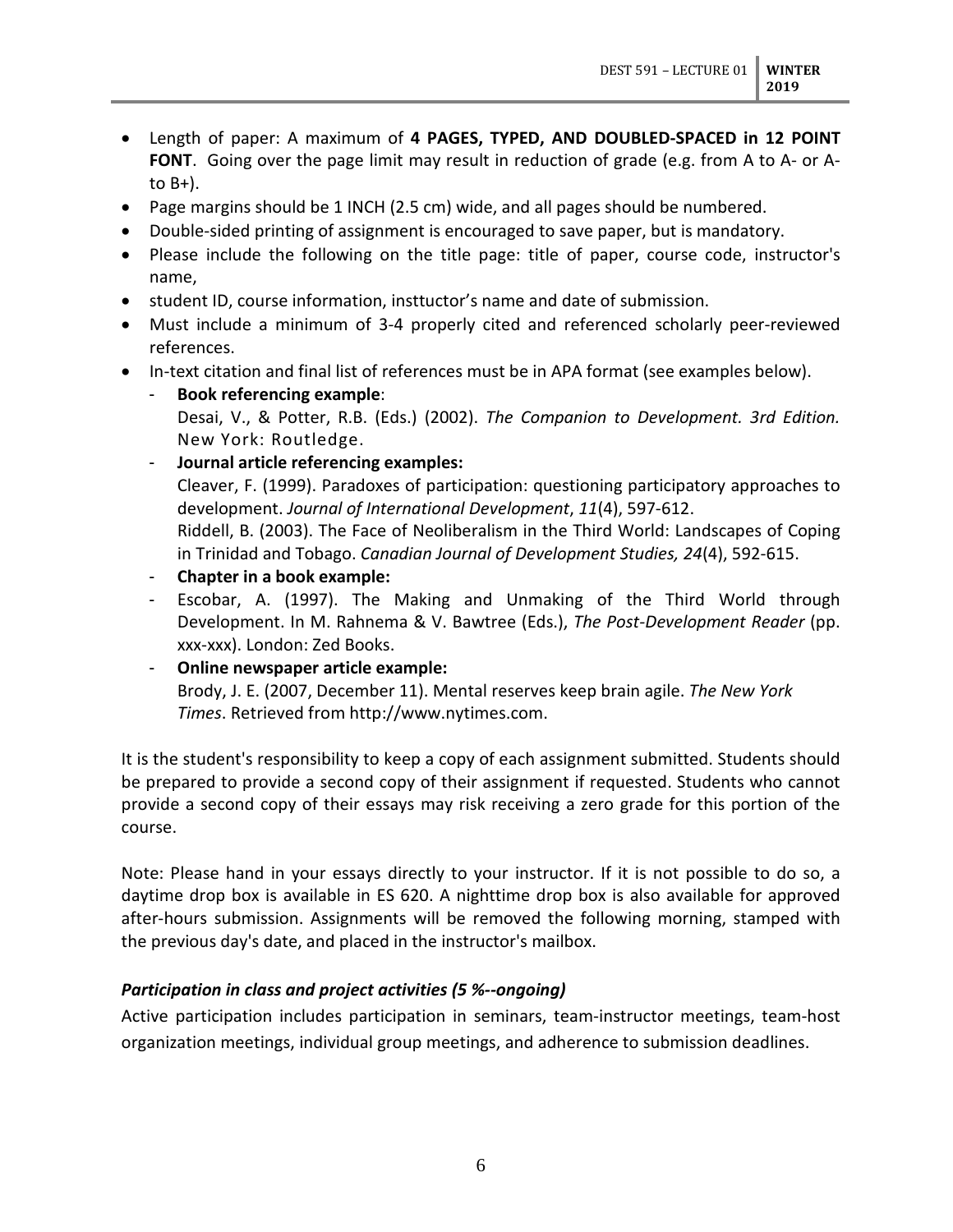#### **TEAMWORK:**

Everyone will be on a team based on potential practicum project interest, and a substantial part of the course will be team work. Working on a team can be difficult. Ideally you will get along with the other members of your team, but that may not always be true. Recognize that this is a professional rather than personal relationship. If you are not getting along with a team member, try to use the opportunity to problem-solve. If it gets to the point that project work is disrupted, please do not hesitate to bring it to instructor's attention. Keep it professional.

### **ADDITIONAL INFORMATION**

### **Use of e-mail:**

Due to the high volume of e-mails, if there is an issue that requires urgent attention, students are advised to meet me either during my office hours or make an appointment. I would normally reply to emails within 72 hours during business hours. Questions of general interest will be addressed in class or on the discussion board in D2L. Students are advised to use their **Ucalgary** accounts in all communications related to this course, including all correspondence with me, Monika (the undergraduate administrator), teaching assistant, team members, and host organizations. Ensure that in all your communications with your host organization, you copy myself and Monika Davidson.

It is important to note that this course is time sensitive and all assigments must submitted on time. You must also attend all classes as well as groups' and host organizations' meetings.

### **REGISTRAR-SCHEDULED FINAL EXAMINATION: NO**

#### **POLICY FOR LATE ASSIGNMENTS:**

*Assignments submitted after the deadline may be penalized with the loss of a grade (e.g. A- to B+) for each day late. This class is time-sensitive and extensions will only be granted under extraordinary circumstances.*

## **FREEDOM OF INFORMATION AND PROTECTION OF PRIVACY ACT**

This course is conducted in accordance with the Freedom of Information and Protection of Privacy Act (FOIP). As consequence, students should identify themselves on all written work by using their ID number. Also you will be required to provide a piece of picture identification in order to pick up an assignment or look at a final exam.

For more information see also<http://www.ucalgary.ca/secretariat/privacy>

#### **GRADING SYSTEM**

The following grading system is used in the Faculty of Arts. Where a grade on a particular assignment is expressed as a letter grade, it will normally be converted to a number using the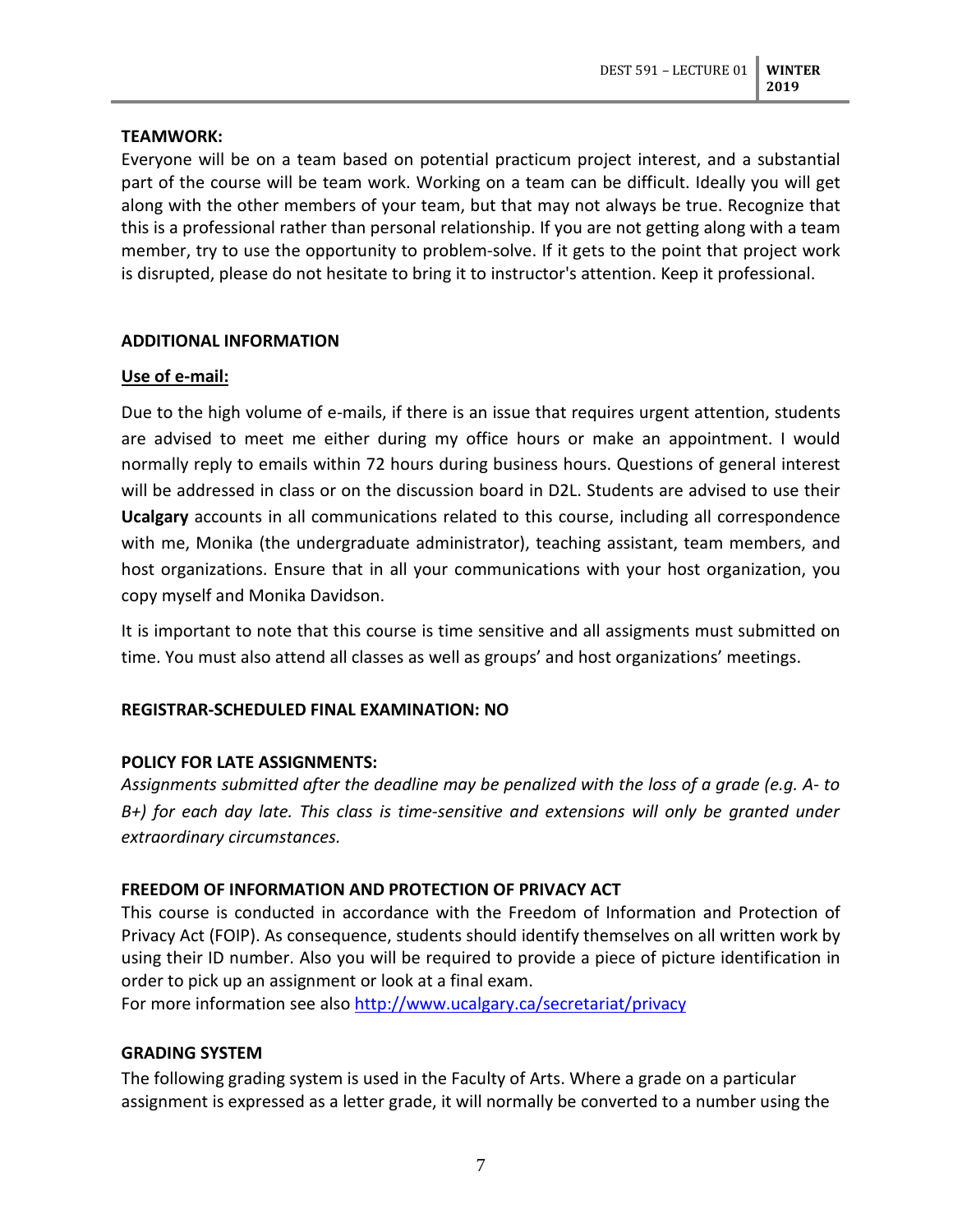midpoint of the scale. That is, A- would be converted to 87.5 for calculation purposes. An F will be converted to zero.

| <b>Grading Scale</b> |            |  |
|----------------------|------------|--|
| A+                   | 100-94.9%  |  |
| A                    | 94.8-89.9% |  |
| А -                  | 89.8-84.9% |  |
| B+                   | 84.8-79.9% |  |
| В                    | 79.8-74.9% |  |
| B-                   | 74.8-70.9% |  |
| C+                   | 70.8-66.9% |  |
| C                    | 66.8-62.9% |  |
| C-                   | 62.8-58.9% |  |
| D+                   | 58.8-54.9% |  |
| D                    | 54.8-49.9% |  |
| F                    | 49.8% and  |  |
|                      | less       |  |

### **INTERNET AND ELECTRONIC COMMUNICATION DEVICE INFORMATION**

The use of cell phones is not allowed during lectures. Students may use computers in class, however, the instructor reserves the right to forbid students from using computers if their use is disruptive to the class. This may include chatting online, playing music or games etc. during class.

### **PLAGIARISM AND CHEATING**

Plagiarism: "to steal and pass off the ideas or words of another as one's own" (Webster's). Plagiarism will not be tolerated and will automatically result in a failing grade for the submission. Any student caught plagiarizing will also be subject to additional University sanctions. Students are expected to be familiar with the Department of Anthropology and Archaeology's policy on intellectual honesty

### **DEFERRED EXAMS:**

A student who is absent from a test for legitimate reasons must discuss an alternative course of action with the instructor. The instructor at their discretion may transfer the percentage weight for the test to the final examination, if there is a final examination in the course, set another test, etc. An instructor will normally make this decision on the basis of verbal information provided by the student. In the event that an instructor feels that they cannot judge the veracity of the information provided, Students must be aware that they are responsible for payment of any charge associated with the medical assessment and documentation as this service falls outside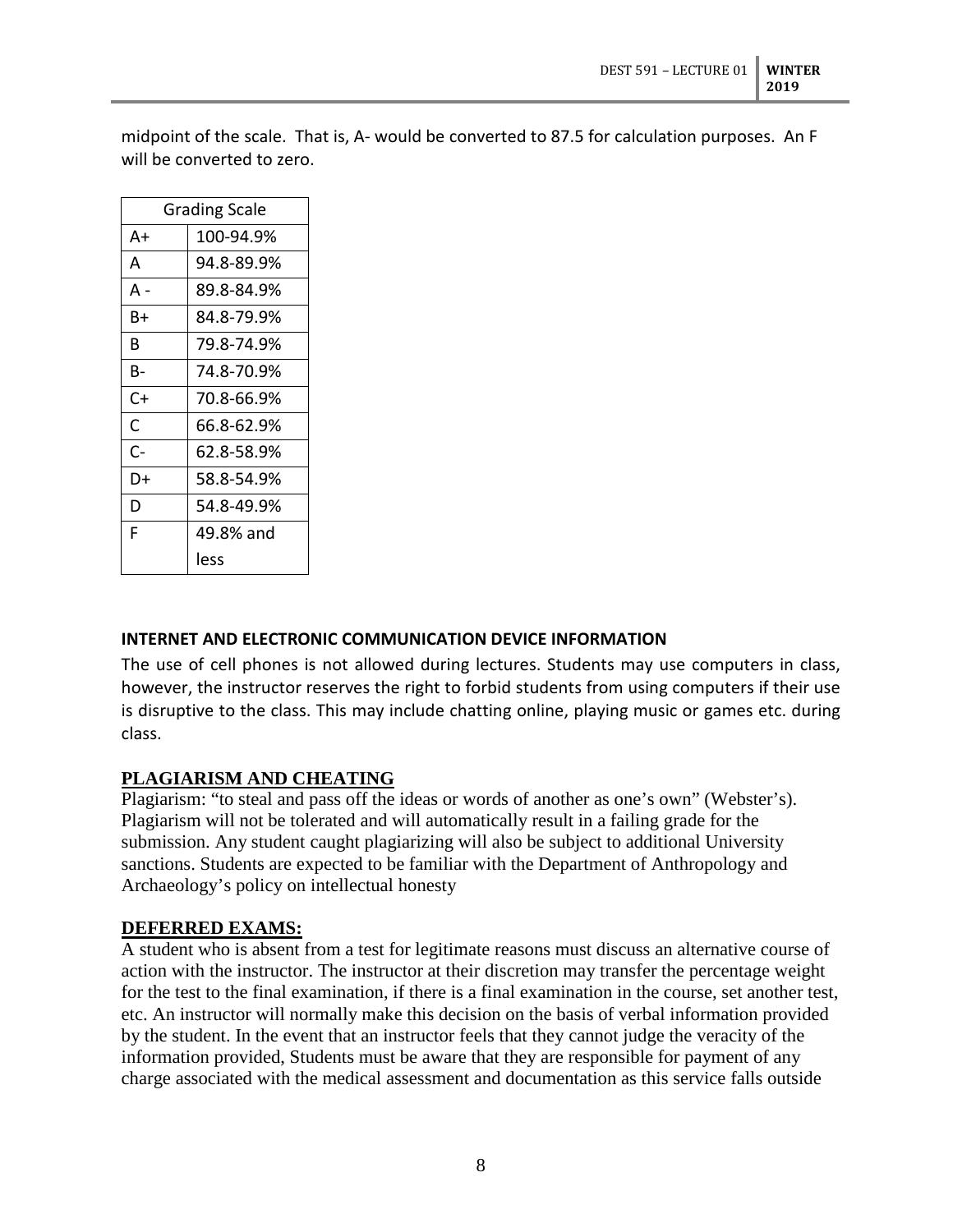the realm of services provided by the Provincial Health Care Plan. Deferral of the final exam requires Registrar approval.

# **ACADEMIC ACCOMMODATIONS**

# <http://www.ucalgary.ca/access/accommodations/policy>

Students needing an Accommodation because of a Disability or medical condition should communicate this need to Student Accessibility Services in accordance with the Procedure for Accommodations for Students with Disabilities

Students needing an Accommodation based on a Protected Ground other than Disability, should communicate this need, preferably in writing, to the instructor of this course.

# **ACADEMIC INTEGRITY**

Academic integrity is essential to the pursuit of learning and scholarship in a university, and to ensuring that a degree from the University of Calgary is a strong signal of each student's individual academic achievements. As a result, the University treats cases of cheating and plagiarism very seriously. Non-academic integrity also constitutes an important component of this program.

For detailed information on what constitutes academic and non-academic misconduct, please refer to the following link:<http://www.ucalgary.ca/pubs/calendar/current/k-2-1.html>

All suspected cases of academic and non-academic misconduct will be investigated following procedures outlined in the University Calendar. If you have questions or concerns about what constitutes appropriate academic behavior or appropriate research and citation methods, you are expected to seek out additional information on academic integrity from your instructor or from other institutional resources.

Where there is a criminal act involved in plagiarism, cheating or other academic misconduct, e.g., theft (taking another student's paper from their possession, or from the possession of a faculty member without permission), breaking and entering (forcibly entering an office to gain access to papers, grades or records), forgery, personation and conspiracy (impersonating another student by agreement and writing their paper) and other such offences under the Criminal Code of Canada, the University may take legal advice on the appropriate response and, where appropriate, refer the matter to the police, in addition to or in substitution for any action taken under these regulations by the University

# **TEACHING EVALUATIONS / USRIS (Universal Student Ratings of Instruction)**

At the University of Calgary, feedback provided by students through the Universal Student Ratings of Instruction (USRI) survey provides valuable information to help with evaluating instruction, enhancing learning and teaching, and selecting courses. **Your responses make a difference, please participate!** Website: http://www.ucalgary.ca/usri/

# **Writing Across the Curriculum**

Writing skills are not exclusive to English courses and, in fact, should cross all disciplines. The University supports the belief that throughout their University careers, students should be taught how to write well so that when they graduate their writing abilities will be far above the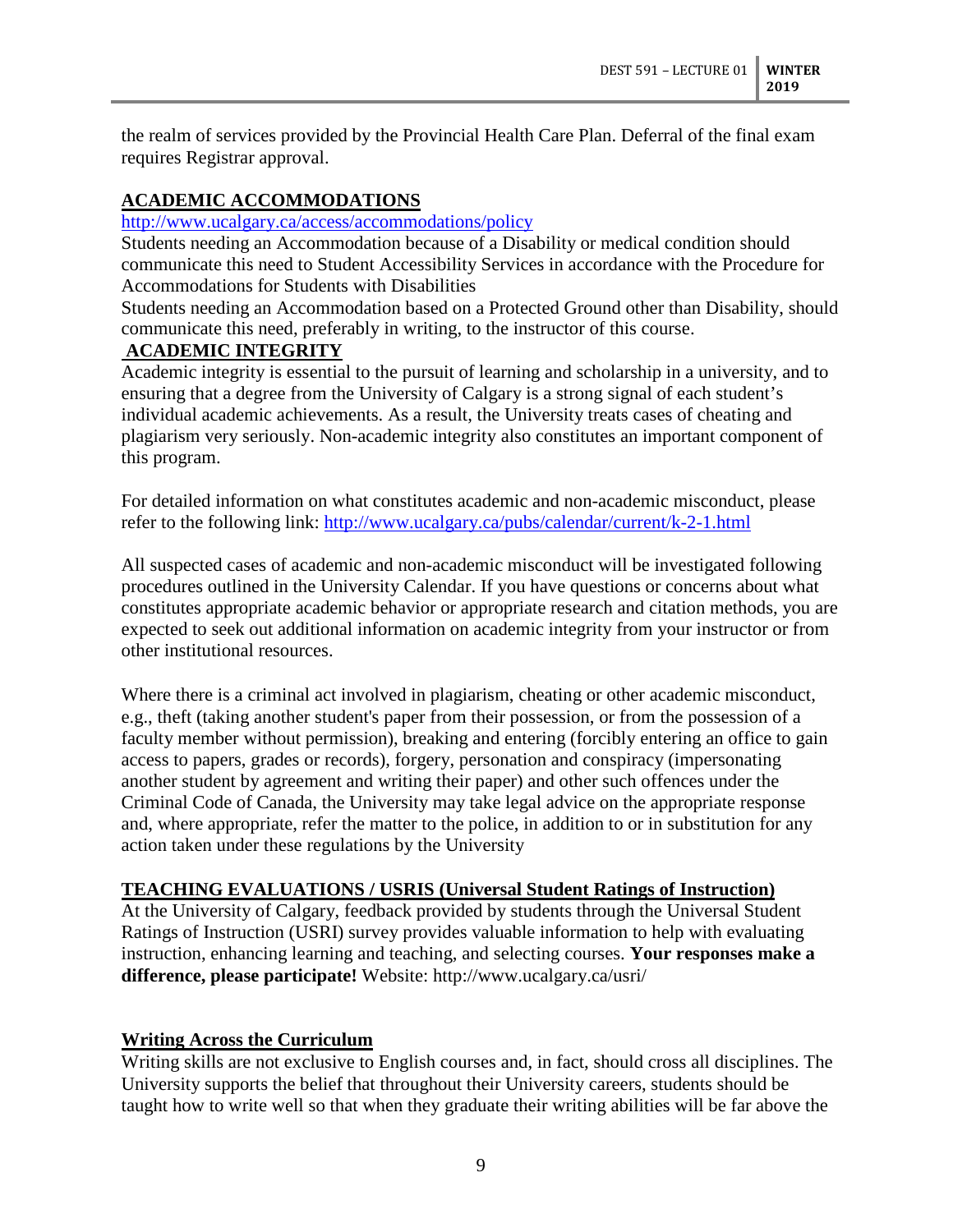minimal standards required at entrance. Consistent with this belief, students are expected to do a substantial amount of writing in their University courses and, where appropriate, members of faculty can and should use writing and the grading thereof as a factor in the evaluation of student work. The services provided by the Writing Support, part of the Student Success Centre, can be utilized by all undergraduate and graduate students who feel they require further assistance

**Emergency Evacuation Assembly Points**: In the event of an emergency that requires evacuation, please refer to the following link to become familiar with the assembly points for the class:<http://www.ucalgary.ca/emergencyplan/assemblypoints>

## **Freedom of Information and Protection of Privacy Act: Freedom of Information and Protection of Privacy Act**

The University of Calgary is committed to protecting the privacy of individuals who work and study at the University or who otherwise interact with the University in accordance with the standards set out in the Freedom of Information and Protection of Privacy Act. Please refer to the following link for detailed information:<http://www.ucalgary.ca/legalservices/foip> The Department of Anthropology and Archaeology's FOIP (Freedom of Information and Privacy) policy requires all reports/examinations to be returned to students during class time or the instructor's office hours. Any term work not picked up will be placed in the Anthropology and Archaeology Office (ES620) for distribution. Any student not wishing to have their work placed in the office must make alternative arrangements with the course instructor early in the term.

**Safewalk Information:** Campus Security, in partnership with the Students' Union, provides the Safewalk service, 24 hours a day to any location on Campus including the LRT, parking lots, bus zones and University residences. Contact Campus Security at (403) 220-5333 or use a help phone, and Safewalkers or a Campus Security Officer will accompany you to your campus destination.

**Faculty of Arts Program Advising and Student Information Resources:** Have a question, but not sure where to start? Arts Students' Centre

The Faculty of Arts Students' Centre is the overall headquarters for undergraduate programs in the Faculty of Arts. The key objective of this office is to connect students with whatever academic assistance that they require.

In addition to housing the Associate Dean, Undergraduate Programs and Student Affairs and the Associate Dean for Teaching and Learning, the Arts Students' Centre is the specific home to:

- program advising
- the Faculty's Co-operative Education Program
- the Arts and Science Honours Academy
- the Faculty's Interdisciplinary Programs
- a Student Help Desk

Location: Social Sciences Room 102 Phone: 403.220.3580